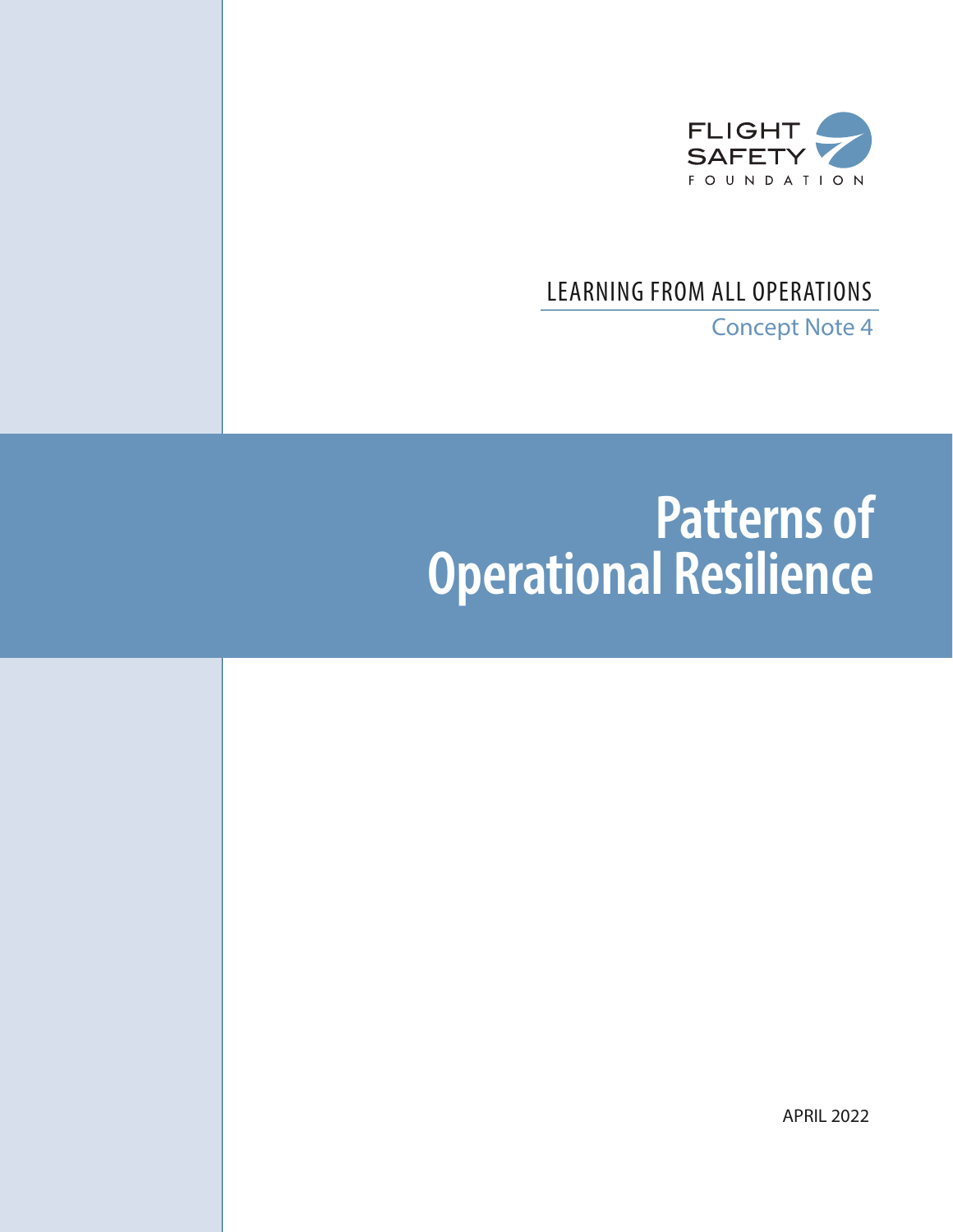

#### **A note to the reader:**

The goal of these Concept Notes is to provide a common framework and common language for talking about aviation safety. Such a new framework and language are needed because the existing language of safety is built around learning from failures and cannot easily express learning from success. Similarly, the existing frameworks of safety data collection and analysis are designed for incidents and accidents, and we want to learn from all operations.

As we expand our understanding of what constitutes a safety-relevant occurrence — an expansion that encompasses learning from all operations — we need a shared means of articulating what we are already learning that also allows discussion of new ways of learning. Positing a separate framework for describing safety successes, however, can create challenges for relating what can be learned from success to what has been learned from failure. Therefore, the goal is to describe a unitary framework for safety based on learning from all that happens, rather than separate frameworks for different "kinds" of safety. To achieve this goal, each of these concept notes establishes part of the necessary foundation which is then integrated and translated into practical implications and applications in Concept Note 7.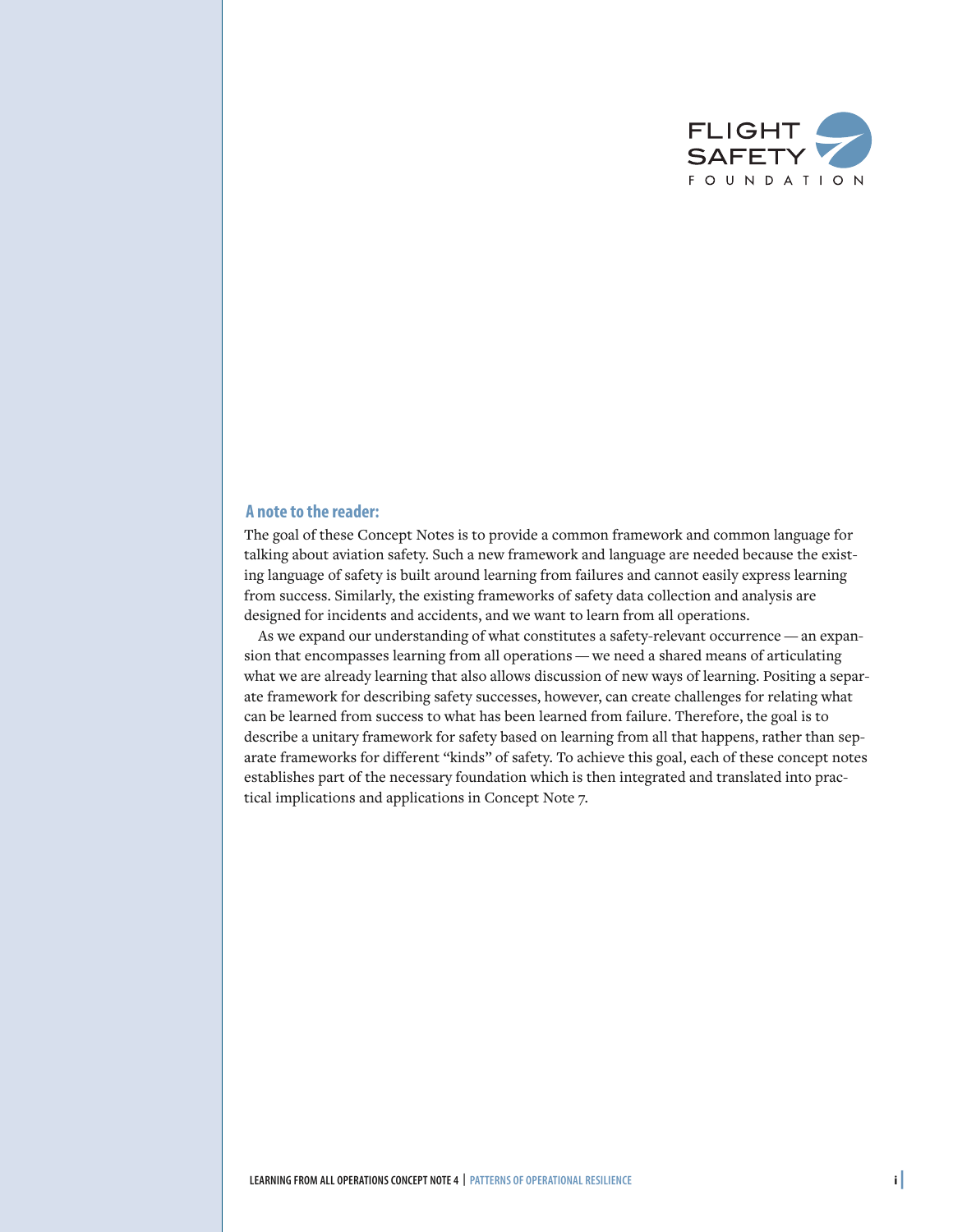

# **1. Introduction**

This note introduces the second important learning dimension of Learning From All Operations. It is about monitoring aviation operations and **learning from the different patterns of operational resilience**. As described in this note, operational resilience is present all the time and can manifest in different ways. Pressures are always present in operations and they are followed by system adaptation. The adaptation can further secure the system state in the prevention space or it may result in the system transitioning to a hazardous state or even beyond the safety envelope (see Figure 1). In all the cases, there is something useful that can be learnt.

# **2. System critical and hazardous states**

The safety envelopes described in Concept Note 3 draw the boundaries of our control on safety in operations. Similarly, Figure 1 illustrates the safety envelopes but also shows system operating point transitions in this performance space.

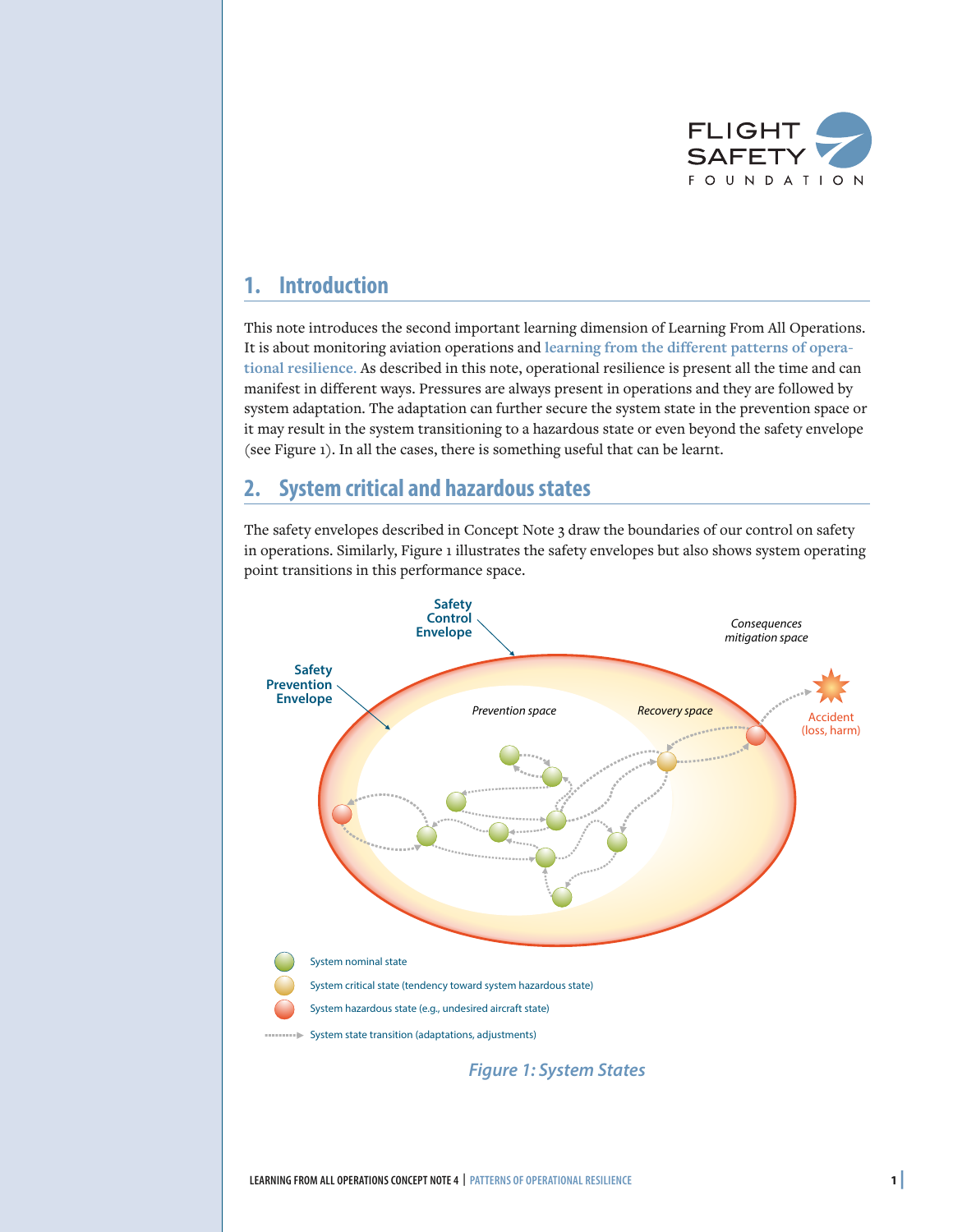The states that are illustrated in green are in the prevention (white) space. The system operating point transitions back and forth, pressures appear, followed by system adaptations typically intended to keep the system away from the safety prevention envelope boundary (the border with the yellow space). For example, the system state may represent the airspeed during approach. There may be fluctuations in the airspeed during approach that are still within the nominally expected range — illustrated by the transitions in green.

However, **it is possible that some pressure comes as a surprise or counter-pressure is not sufficient**. In this situation, the system operating point can transition to a critical (yellow) state (Fiksel, 2015) and even further to a system hazardous (red) state (Leveson, 2004; 2011). For the airspeed example, there are two basic scenarios — high airspeed and low airspeed. For example, at 1,000 ft, the high airspeed critical state may be airspeed higher than Vref + 20 kt (SKYbrary, [Stabilised Approach](https://skybrary.aero/tutorials/stabilised-approach)). The system operating point can even transition to a hazardous (red) state — for example, airspeed higher than Vref  $+$  35 kt. Similarly, for low airspeed, we can define critical state airspeed lower than Vref − 5 kt and for the respective hazardous state — airspeed lower than Vref − 10 kt.

The system hazardous states, in this example, are types of unstable approach. It is to be noted that, often, high airspeed instability is more frequent than low airspeed instability. Additionally, the parameters defining the safety envelope can be extended to include thrust (more specifically low thrust), pitch attitude, vertical speed, roll attitude, glide slope and localiser deviations, and flaps and landing gear configuration.

**The system in a hazardous state can, together with a particular set of conditions, transition further and result in an accident**. For the example of high airspeed used above, the situation may result in an aircraft runway excursion.

# **3. System resilience**

When we look at Figure 1, a legitimate question is "where can we see the system resilience"? Is it a system recovery from critical or hazardous states? Is it a rebound back into the safety envelope after the system state is "pushed" away from it? Is it just the system staying in the prevention space or is it something else?

As Learning From All Operations advocates studying both failure and success, risk and resilience, it is important to define the characteristics of system resilience. In the literature, resilience as a term has many different definitions and interpretations (see Hosseini, Barker, & Ramirez-Marquez, 2016, for a review). Resilience is often cited in the context of crisis response, but its meaning goes deeper: the proactive building of skills and capabilities to sustain purposeful operations for the long term.

Learning From All Operations emphasises a **holistic and integral point of view**, in which learning takes place continuously from everyday situations — from successful adaptations to pressures as well as from incidents and accidents. It is natural, then, that use of the term resilience by Learning From All Operations is also holistic and is based on all possible events and situations.

In this way, the description of **resilience** used for Learning From All Operations from the safety point of view is focussed on the **different adaptive processes with the aim of sustaining purposeful operations under varying conditions and pressures, while maximising the likelihood of an accident-free outcome and minimising the undesired consequences of a potential or actual adverse event**.

Learning From All Operations uses the term *operational resilience* **to describe the system resilience manifestation in operations**. The use of "resilience manifestation" and not just "resilience" aims to highlight that these patterns are what we can observe in operations, what is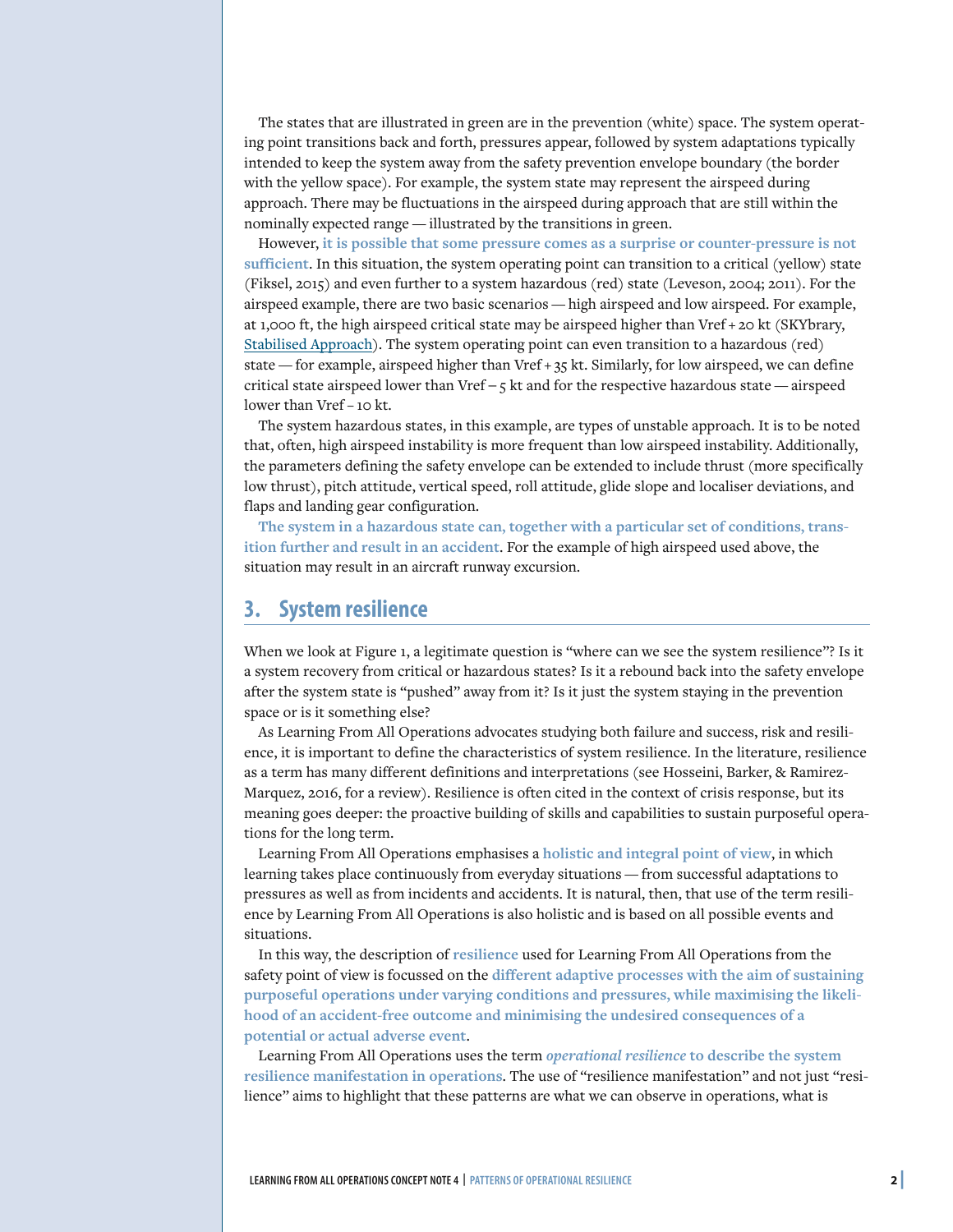measurable in terms of operational system behaviour rather than assuming that these patterns explain the underlying forces that interact to produce the observed system behaviour.

The Learning From All Operations conceptual framework connects the system adaptative processes, the pressures and contextual conditions that affect the adaptation, and the prevention of the system transitioning to an accident state. Using the metaphor of Figure 1, we will look for operational resilience in the following situations:

- When the system succeeds in remaining in the prevention (white) space;
- When the system succeeds in recovering from critical (yellow) and hazardous (red) states;
- When the system succeeds in rebounding back within the safety control envelope after previously transitioning out of it.

The above situations are seen at the system sharp end and in operations for which some typical patterns and examples of adaptation are provided in the next section. But moreover, Learning From All Operations advocates for looking not only at operational resilience but also at overall system resilience. This involves looking at the resilience potential and manifestation at different levels and time horizons, both at the operational sharp end and at the organisational blunt end as described in Concept Note 2.

When we holistically look at both the sharp end and blunt end, then the system adaptation and resilience manifestation can be seen even more widely:

- System changing its own state when under actual or anticipated pressures operating point transitions;
- Reducing, eliminating or absorbing the pressures that are experienced by the system;
- Adaptation activities that occur during system design and redesign to modify safety boundaries — "expanding the space"; and,
- An interaction activity of learning about and contributing to the evolution of the system environment — mainly by the blunt end system but possibly by the sharp end (e.g., flight crew habitually not accepting late air traffic control (ATC) clearance changes).

In terms of operational resilience, the system blunt end can both enable or inhibit people's resilient performance at the sharp end. The system blunt end is not only restricted to organisations like aircraft operators and air navigation service providers but also includes regulators, certification authorities, policymakers, governments, international organisations and society.

The system blunt end, including the organisations, can do a multitude of things at different levels to enable the potential for resilience at the sharp end and to sustain this potential over time. For instance, organisations can provide infrastructure and foster culture that nurtures the resilience potential and nurtures the capability for resilient performance by individuals, such as wide and deep learning and information sharing.

Resilient system behaviour is associated with different levels of surprise events. These events happen in such a way that may or may not provide time for reflection or the use of personal and team cooperative strategies to successfully manage them. These events can be:

- Expected and previously known events;
- Unexpected and previously known events, including situational and fundamental surprises; and,
- Unexpected and previously unknown events.

**Learning From All Operations' scope includes resilience potential to address both expected and unexpected, both known and unknown, risks**.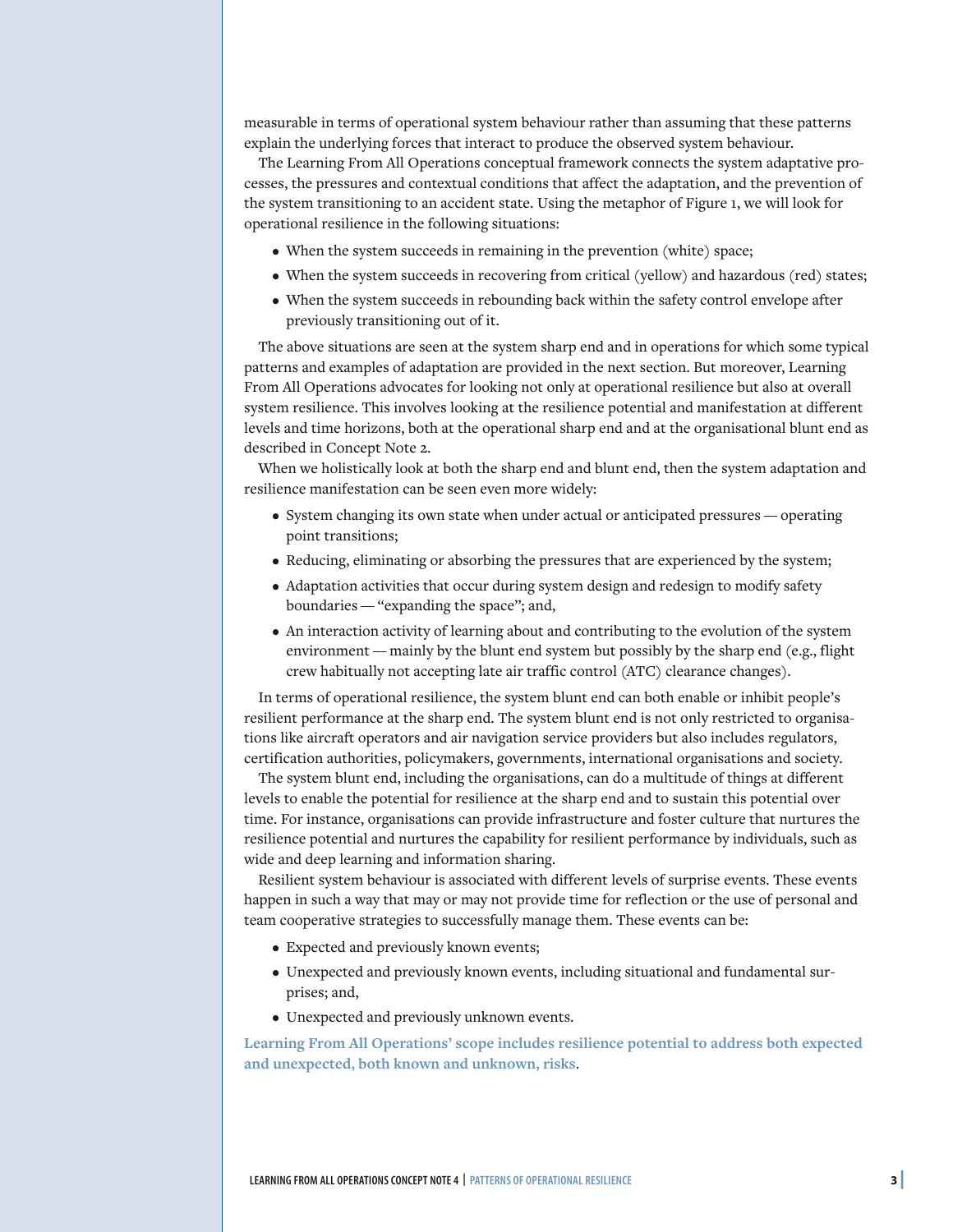# **4. Six patterns of operational resilience**

It is possible to identify some typical patterns of operational resilience (Cook, 2005).

For example, we see an aircraft climbing very fast towards its cleared flight level; an air traffic controller, detecting that there is a potential for an altitude bust, repeats the previously issued clearance to the flight crew; the flight crew understanding that there was a potential confusion about the clearance, corrects the selected altitude; and the aircraft successfully captures the cleared flight level without clearance deviation.

This scenario is about operational resilience (the resilience manifestation); it is the visible part of the story. There are many other underlying layers of explanations that can describe the contributory and contextual factors at the system sharp end and the system blunt end — for example, understanding the adaptation process associated with the use of air-ground communication phraseology and procedures, the adaptation process of the flight crew interaction and cross-checks, or specific crew actions such as conducting debriefings and the sharing of lessons learnt.

It is useful to identify some patterns of resilience (Woods, 2015). In this concept note, we identify and provide examples of the following patterns of operational resilience:

- **Remaining within the prevention space—** prevent, avoid or withstand pressures to stay within the safety prevention envelope;
- **Recovering from critical state —**adapt to pressures and recover from critical state while preventing hazardous states;
- **Recovering from hazardous state —**recover from hazardous state, use and accept team intervention;
- **Rebounding back within the safety control envelope —**pass beyond the safety control envelope in a controlled safe manner; and,
- **Envelope expansion —**apply critical thinking regarding procedures and extend the safety envelopes, remaining open for change.

Below, we provide descriptions and examples of each of these five patterns of operational resilience.

#### **4.1 Remaining within the preventions space**

Remaining within the prevention space as a pattern of operational resilience can be seen as the system remaining within the prevention space — **by using system capacities (potentials) to absorb pressures and system capacities to adapt while remaining in the prevention space**. This pattern of operational resilience includes but is not restricted to system robustness. An important system capacity is not what happens after a surprise that affects the ability to recover but what capacities are present before the surprise that can be deployed or mobilised to deal with the surprise (Woods, 2015).

Let us use, as an example of remaining within the prevention space, the operational (sharp end) system "several flights to an airport with potential wind shear on final" (SKYbrary, [Low](https://skybrary.aero/articles/low-level-wind-shear) [Level Wind Shear\)](https://skybrary.aero/articles/low-level-wind-shear). Even if not anticipated, the wind shear can be safely managed by adaptation based on training, procedures, experience and teamwork. When wind shear on final is not anticipated, there are still system capacities that can be deployed once the wind shear is experienced in flight. These system capacities can help ensure that the system remains in the prevention space. These capacities are based on individual and team competencies for wind shear recovery; correct and timely execution of a go-around if needed; and use of and following given aircraftrelated wind shear recovery procedures. When the adaptation is successful, as illustrated in Figure 1, the system operating point transitions from a state of "nominal flight" to a state of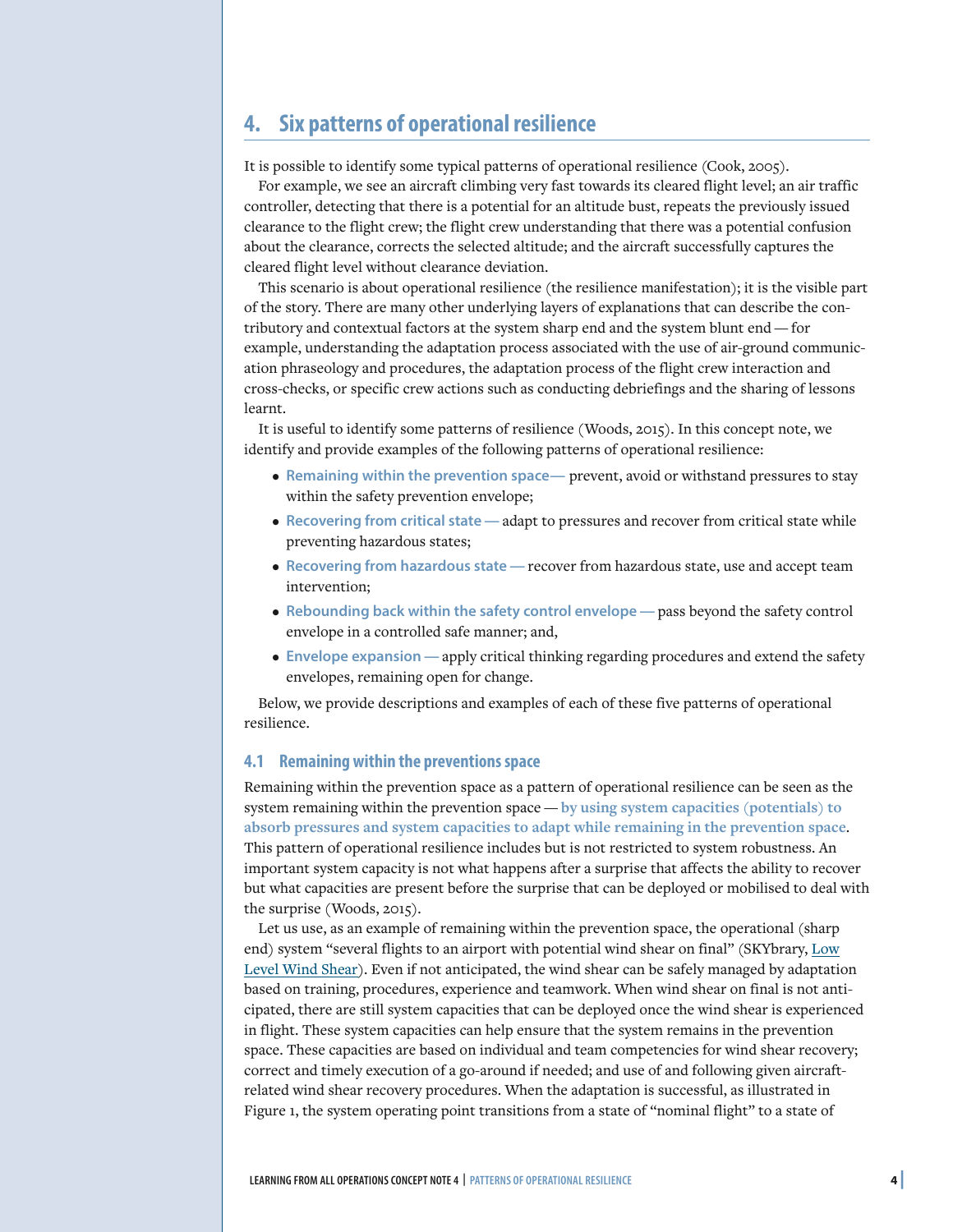

## *Figure 2: Remaining Within the Prevention Space Pattern of Operational Resilience by Operating Point Adaptation*

"encounter of unanticipated wind shear". The system operating point gets closer to the safety prevention envelope (the boundary between white and yellow spaces), but the operating point stays within the prevention space.

Some situations of wind shear encounter on final approach can be anticipated. The anticipation may be based on previous experience at the airport or triggered by weather information received by the flight crew. The information can originate from wind shear detection systems, ATC or actual weather reports and weather forecasts. For example, the information may involve temperature inversion, the operational flight plan wind profile and its relation to the runway wind, information from a preceding aircraft, information from ATC based on preceding aircraft reports or information based on visible cues. Anticipating the pressures (wind shear on final) increases the likelihood of a successful adaptation and, in this situation, the resultant state of the operating point is "encounter of anticipated wind shear" — a point less close to the safety prevention envelope than the "encounter of unanticipated wind shear". In other words, anticipation helped provide a larger margin of safety.

Figure 3 illustrates another possible manifestation of the system remaining within the prevention space. This adaptive process is about **modifying and adhering to operational limits that**



*Figure 3: Remaining Within the Prevention Space Pattern of Operational Resilience by Modifying the Operational Limits*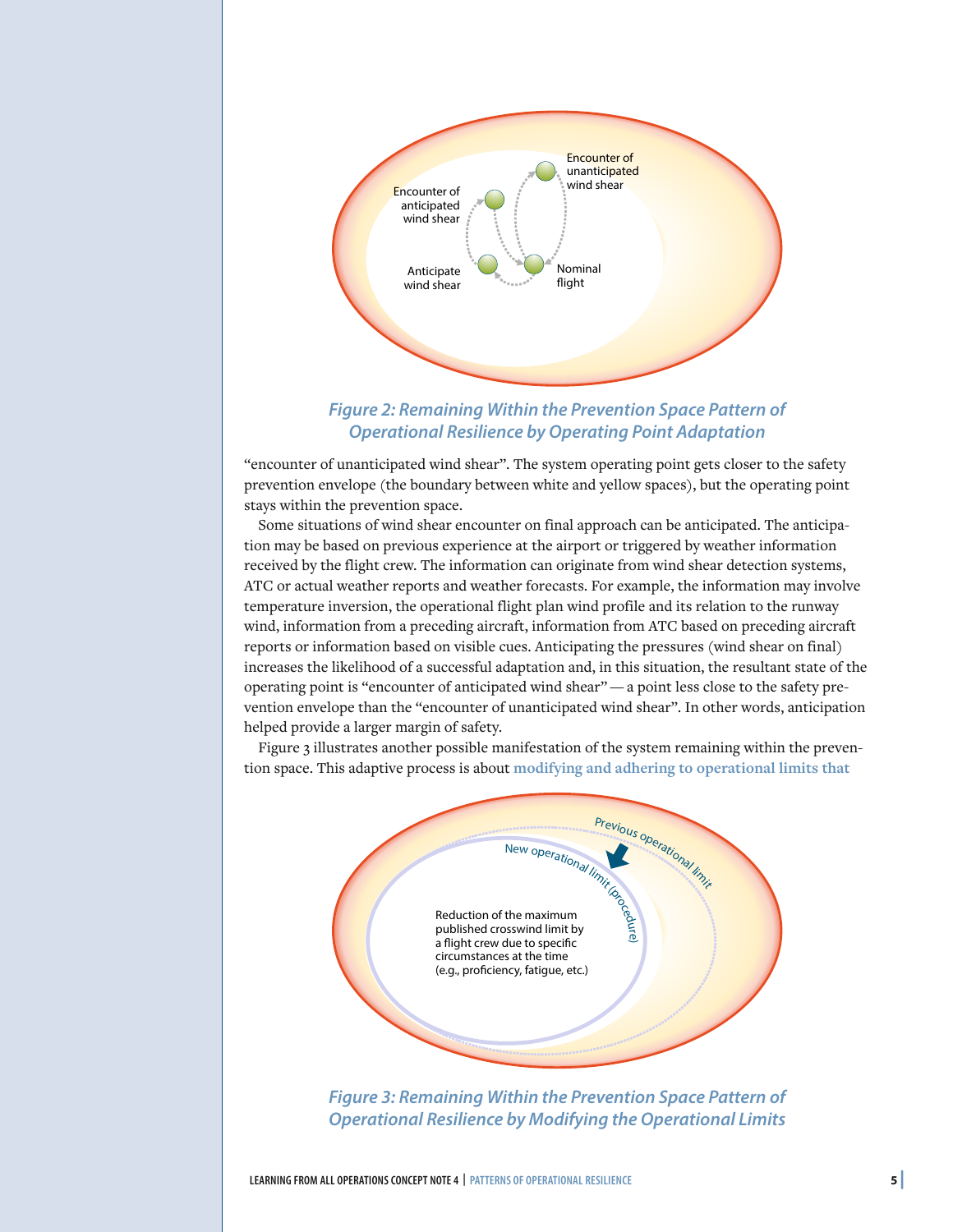**are more conservative than the nominal limits**. An everyday example of this might be reducing the speed limit on a road when there is snow present. This is a specific pattern of remaining within the prevention space because it is achieved not by system states adaptation or by changing the safety envelope but by changing the operational limits (the procedures and practices used in the operations). An example might be a reduction of the maximum published crosswind limit by a flight crew due to specific circumstances (for example, proficiency, fatigue), which can contribute to reducing the risk of runway excursion (Flight Safety Foundation, EUROCONTROL, 2021).

#### **4.2 Recovering from critical state**

Recovering from critical state **is a pattern of operational resilience that illustrates the system operating point transitioning through the safety prevention envelope to and back from a critical state**. Here, for some time, the system becomes unstable in terms of safety control and then, the system recovers back to the prevention space (Figure 4).



TA = traffic advisory; TCAS = traffic-alert and collision avoidance system *Figure 4: Recovering From Critical State Pattern of Operational Resilience*

Recovering from critical state can be illustrated in airline operations with respect to trafficalert and collision avoidance system (**TCAS**) operations during approach. All approaches are considered in this example and not just one specific approach to a particular airport. Here, the example is about the organisational (blunt end) system because it goes deeper than just examining the sharp end system of operations; it also includes organisational capabilities and processes. In the example, a practice observed in multiple events was that the flight crew did not follow a resolution advisory (RA) on final approach, assuming the threat was an aircraft on approach to a parallel, closely spaced runway. In these situations, the flight crew switched the TCAS to "TA [traffic advisory] only" mode to cancel the RA (SKYbrary, [TCAS RA Survey](https://skybrary.aero/articles/tcas-ra-survey)). The observed repeated occurrence of this practice brings the operating point of the overall system of "airline operations" to transition through the safety prevention envelope and closer to the safety control envelope.

In practice, in the case of a legitimate conflicting aircraft, the TCAS would not provide an RA, and the situation would become hazardous. In other words, this situation is considered to be unstable in terms of safety control. For example, there will not be a TCAS RA provided for conflicting visual flight rules (VFR) aircraft infringing on the control area or traffic deviating from the final track of a parallel runway (e.g., while executing a go-around).

The airline identified the (undesired) adaptive transition to safety recovery space and adapted back through analysis of the events and the margins, and by introducing a procedure change for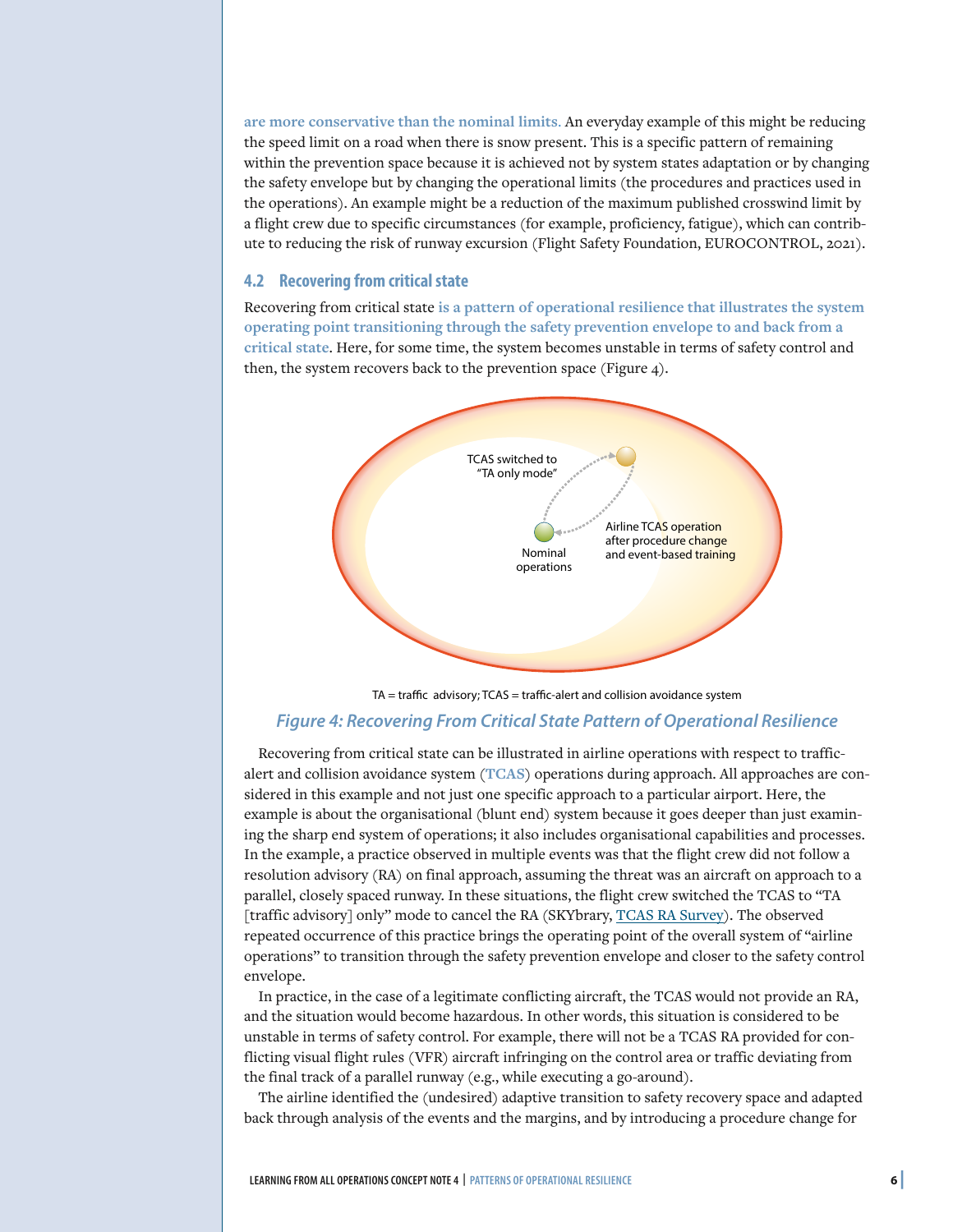crews not to switch TCAS to "TA only" during approach. This adaptation also included eventbased training in the simulator, based on the observed events.

#### **4.3 Recovering from hazardous state**

**Recovering from hazardous state is a pattern of operational resilience that illustrates the system operating point transitioning through the system prevention envelope, via critical (yellow) states and to hazardous (red) states but recovering back to prevention (white) space.**



# RA = resolution advisory; TA = traffic advisory; TCAS = traffic-alert and collision avoidance system

#### *Figure 5: Recovering From Hazardous State Pattern of Operational Resilience*

An example of the recovering from hazardous state pattern of operational resilience is the aviation industry's response to the issues associated with the "adjust vertical speed" type of TCAS RA (Figure 5). The example includes the blunt-end system of aviation operations encountering unexpected crew behaviour in response to an "Adjust vertical speed" RA (SKYbrary, [Wrong reac](https://skybrary.aero/articles/wrong-reaction-%E2%80%9Cadjust-vertical-speed%E2%80%9D-ra)[tion to "Adjust Vertical Speed" RA\)](https://skybrary.aero/articles/wrong-reaction-%E2%80%9Cadjust-vertical-speed%E2%80%9D-ra). Here, the blunt end system is not restricted to just one organisation or one airline. The blunt end system includes regulators, certification authorities and the process of wide industry consultation and collaborative safety improvement.

In this example, a number of TCAS events have been observed in which the crew misinterpreted the RA. These events involved RA types "adjust vertical speed" that were provided by version 7.0 of TCAS. The misinterpretation of the TACS RA resulted in the flight crew reacting opposite to the direction provided by the TCAS RA. In Figure 5, this is illustrated by the system operating point transitioning to the hazardous (red) state "TCAS RA misinterpretation and reaction in opposite direction" — a state of near-midair collision.

After some high-profile events, the aviation industry reacted to the identified risk. This led to a change in the technical specification through simplification of TCAS RA design and the introduction of TCAS version 7.1. In this version, the four types of TCAS RA "adjust vertical speed" were replaced by a single TCAS RA "level-off, level-off". A situation of two conflicting aircraft triggering a TCAS RA will still be a transition to a critical (yellow) system state "encounter of 'level-off, level-off' TCAS RA". But the likelihood of TCAS misinterpretation will be considerably reduced. Thus, the technical change influenced the resilience, because the probability for misinterpretation was lowered. For the observed sample of operations on which our example is based, there were no subsequent cases of misinterpretation of TCAS RA "level-off, level-off" and this is illustrated by no system transition to hazardous state.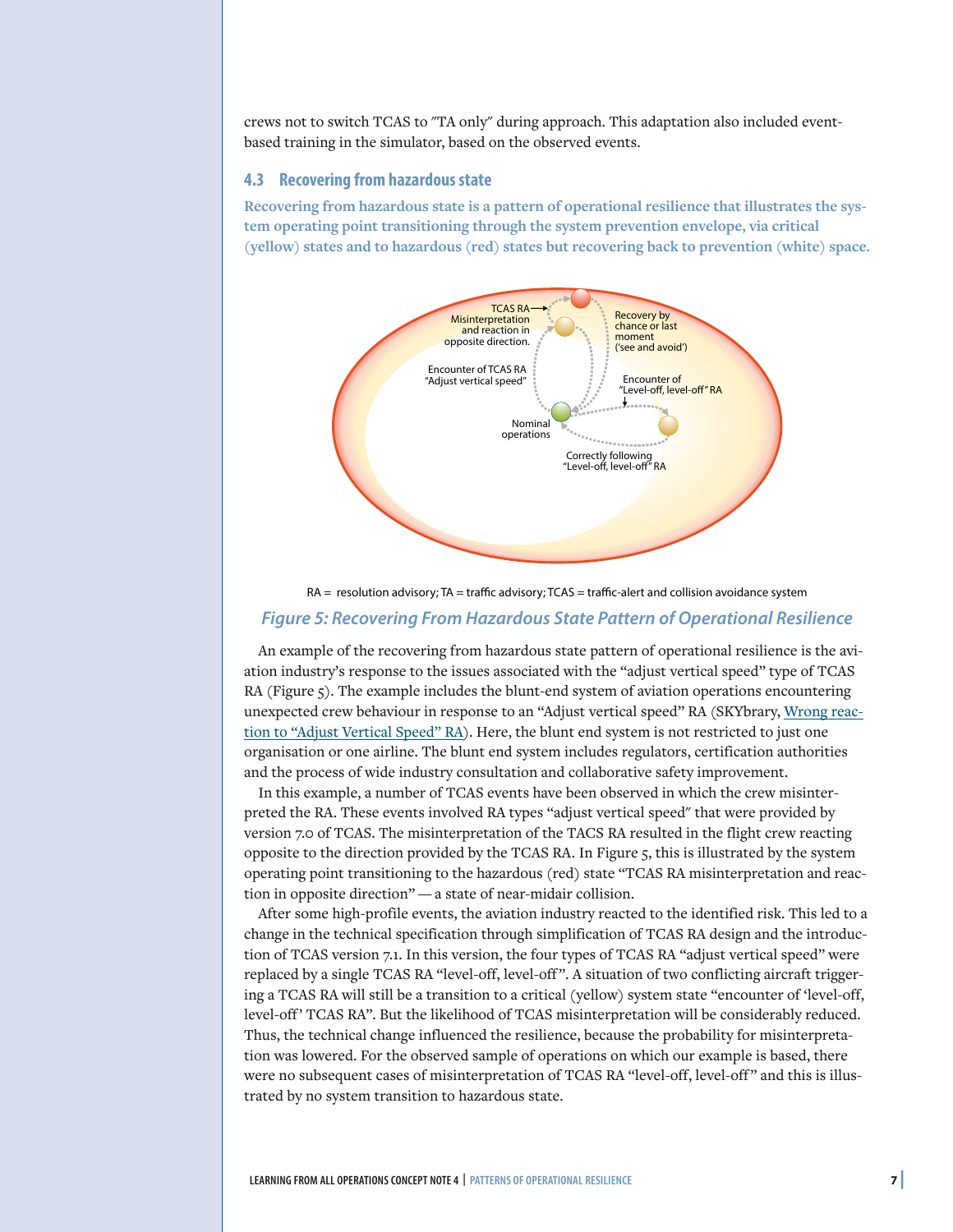#### **4.4 Rebounding back within safety control envelope**

Passing through the safety control envelope does not always result in an accident or fatality. Although it is undesired for a system to go through the safety control envelope, when it happens, it is still possible that adaptive capacity helps mitigates the consequences. **Rebounding back within safety control envelope** is a pattern of such operational resilience.



## *Figure 6: Rebounding Back Within Safety Control Envelope Pattern of Operational Resilience*

In Figure 6, an example of graceful extensibility is provided for a sharp end system of operations involving a specific flight that suffered a bird strike at low altitude during initial climb. Following the loss of all engine power, the crew had several options — return to their departure airport, divert to a nearby airport or ditch in a river (SKYbrary, [A320, vicinity LaGuardia New](https://skybrary.aero/accidents-and-incidents/a320-vicinity-laguardia-new-york-usa-2009) [York USA, 2000](https://skybrary.aero/accidents-and-incidents/a320-vicinity-laguardia-new-york-usa-2009)). The flight crew rapidly assessed the situation: Engine conditions, altitude, airspeed and location. They determined that the aircraft had insufficient altitude and airspeed to divert, and that returning to their departure airport might not be possible and would entail flying over a heavily populated area. The crew decided the only workable solution was to ditch in the nearby river, which was successfully accomplished and was followed by a successful evacuation with no loss of life.

As seen in the example, the rebounding back within safety control envelope was influenced by flight crew adaptive behaviour and was not just because of luck.

#### **4.5 Envelope expansion**

Another key pattern of resilience manifestation involves expanding the performance space. Normally, this is a design-based adaptation activity to modify safety envelopes that takes place at the organisational or industry level and at a time distant from real-time operations. However, it is still possible that Learning From All Operations could identify envelope expansion patterns of resilience manifestation during operations.

An example of safety control envelope expansion in operations is illustrated in Figure 7 (p. 9). This example (Etherington, 2016) is about an operational (sharp end) system. After an unexpected rudder trim failure, there was a sudden loss of autopilot, and the aircraft immediately started to leave controlled flight. The flight crew had been provided with no procedure for such a situation, and there was only a generic checklist that covered all control problems.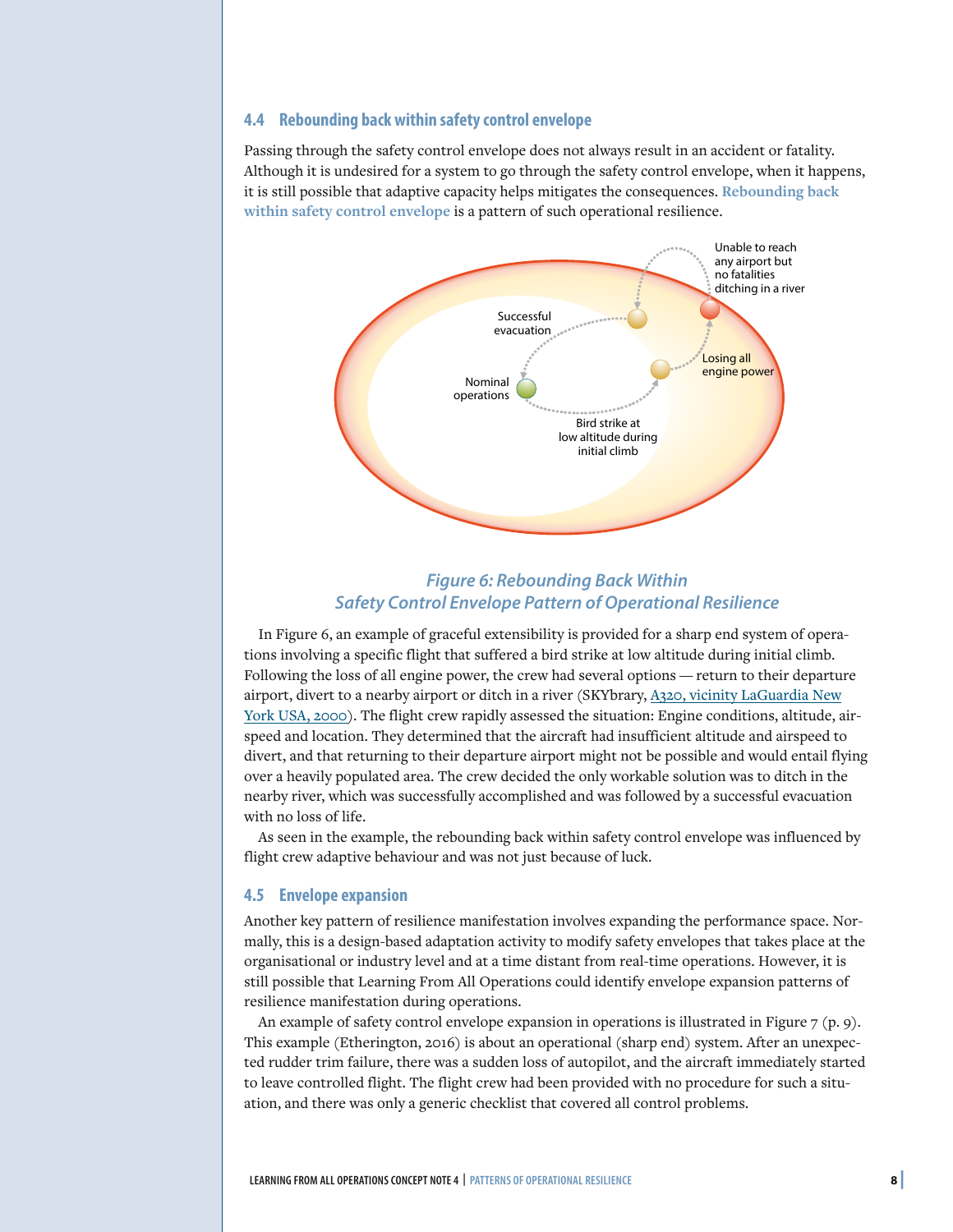

*Figure 7: Envelope Expansion Pattern of Operational Resilience*

For the pilot flying, it was difficult to cope and consistently maintain the level of force (about 40 lbs) to counter-roll control. After applying critical thinking, the flight crew came up with a solution — they jammed a foot under the rudder, so they could more easily counteract the force, and they could hand-fly without difficulty.

There is another possible pattern of envelope expansion which does not concern the safety control envelope but is about re-defining the safety prevention envelope. Expanding the safety prevention envelope is, of course, not sufficient to prevent the system state from transitioning to critical and hazardous states. But with all the other contextual conditions staying the same, the expansion of the non-critical performance space should provide more margin for system manoeuvres.

The example in Figure 8 illustrates a design activity of adaptation that results in enlarging the system prevention space — expanding the system prevention envelope. The example is about both safety prevention envelope expansion and sustained adaptability — both expanding the



*Figure 8: Prevention Space Expansion Pattern of Operational Resilience*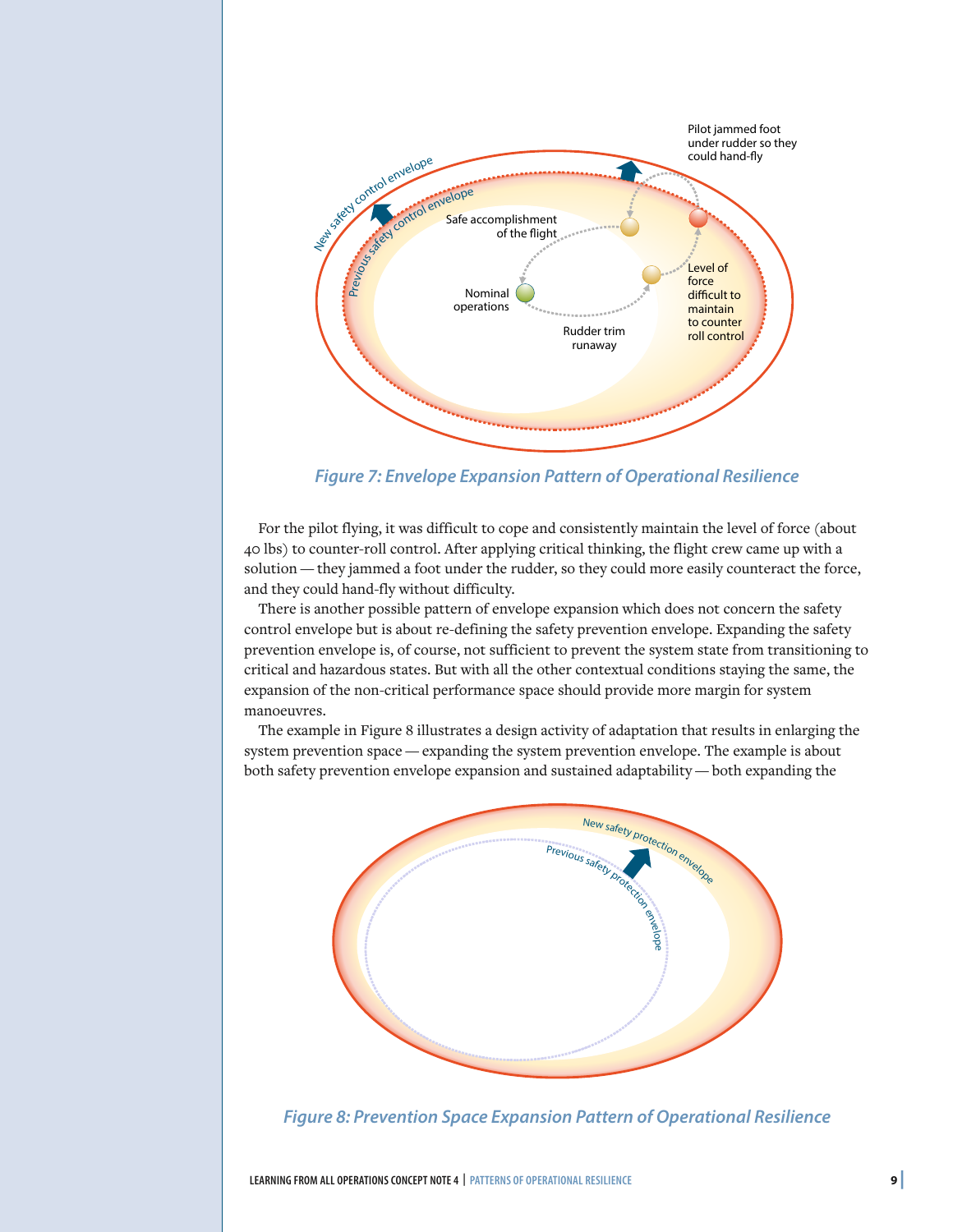white area and keeping the system in the white area. The safety prevention envelope was expanded after the introduction of full authority digital engine control (FADEC) technology (SKYbrary, [Full Authority Digital Engine Control \(FADEC\)](https://skybrary.aero/articles/full-authority-digital-engine-control-fadec)). This computer controls the engines and prevents engine stalls independently of the movement of the thrust levers. Previously, some engine stalls occurred on aircraft without FADEC (e.g., B727), whenever the movement of the thrust levers was too abrupt.

A similar example of both safety prevention envelope expansion and sustain adaptability (both expanding the white area and keeping the system in the white area) is about the implementation of tail strike prevention technology. This technology allows the flight crew to overcontrol the aircraft during takeoff rotation without a negative effect on safety, because the computer limits the outcome. The red line safety control envelope (measured as some distance from the runway surface) is not changed with the tail strike prevention technology. But the limitation technology will reduce the pitch-up command sent to the elevators in case of excessive pitch rate and reduce the risk of a tail strike. Transition to hazardous states is still possible because a tail strike event can still occur if a nose-up input is maintained.

By defining the patterns of operational resilience, this concept note provides another important learning dimension of Learning From All Operations. The patterns aim to help us identify behaviour in operations that is identifiable and measurable.

## **5. Acknowledgements**

This work was funded under grant and cooperative agreement 80NSSC21M0187 from the National Aeronautics and Space Administration's System-Wide Safety Project, part of the Aeronautics Research Mission Directorate's Aviation Operations and Safety Program.

This note was drafted by Tzvetomir Blajev from Flight Safety Foundation and by Dr. Jon Holbrook from NASA. Thank you to Dr. Immanuel Barshi from NASA and to the members of the Flight Safety Foundation's Learning From All Operations Working Group, who contributed to the ideas and clarity of this report: Valerie Stait, Cathay Pacific Airways; Capt. Tom Becker, TUI Fly; Capt. Max Butter, Lufthansa; and Milena Studic, Skeyes. Thank you to Darisha Vidrine, FSF intern, for organising the references used.

Suggested citation: Flight Safety Foundation. (2022). [Learning From All Operations Concept](https://flightsafety.org/toolkits-resources/learning-from-all-operations/) [Note 4: Patterns of Operational Resilience](https://flightsafety.org/toolkits-resources/learning-from-all-operations/).

## **References**

Etherington, E. et al. (2016). Quantifying Pilot Contribution to Flight Safety for Normal and Non-normal Airline Operations. 35th Digital Avionics Systems Conference.

Fiksel, J. (2015). Resilient by Design. Washington, D.C.: Island Press.

- Flight Safety Foundation, EUROCONTROL. (2021). Global Action Plan for the Prevention of Runway Excursions. [https://skybrary.aero/articles/global-action-plan-prevention-runway](https://skybrary.aero/articles/global-action-plan-prevention-runway-excursions-gappre)[excursions-gappre](https://skybrary.aero/articles/global-action-plan-prevention-runway-excursions-gappre)
- Hosseini, S., Barker, K., & Ramirez-Marquez, J. E. (2016). A review of definitions and measures of system resilience. Reliability Engineering & System Safety, 145, 47–61. [doi:10.1016/](https://doi.org/10.1016/j.ress.2015.08.006) [j.ress.2015.08.006](https://doi.org/10.1016/j.ress.2015.08.006)
- Leveson, N. (2004, April). A New Accident Model for Engineering Safer Systems. Safety Science, 42(4), 237–270.
- Leveson, N. G. (2011). Engineering a Safer World: Systems Thinking Applied to Safety. Cambridge, MA: The MIT Press. [doi:10.7551/mitpress/8179.001.0001](https://doi.org/10.7551/mitpress/8179.001.0001)